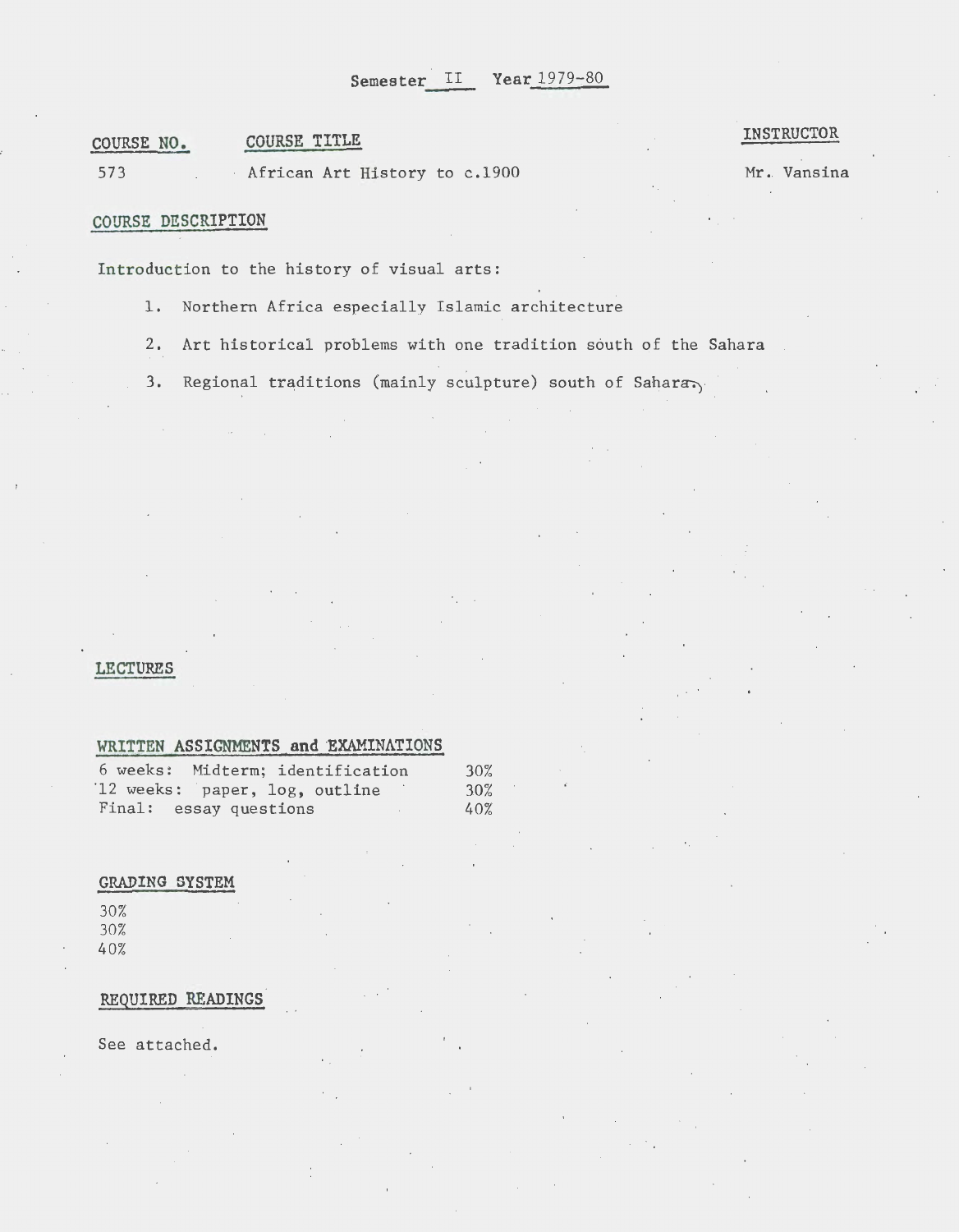## UNIVERSITY OF WISCONSIN-MADISON Departments of Art History and History Semester II, 1979-80

Instructor J.Vansina

<u>andiri</u>n

## Special Topics #500: African Art History to c.1900

GENERAL: Readings should be done in the week before classes, except for the first week. There is no major satisfactory text in the field. Two small texts (Bascom; Willett) are assigned. Texts for consultation should be consulted and read before the end of the course. The section "For illustration only" is a minimum to acquire some visual experience. Students are encouraged to browse through the journals and relevant African Art books in the Kohler Library.

| <b>EXAMS:</b> | Midterm---some identification: |  |  | 30% of the final grade. |
|---------------|--------------------------------|--|--|-------------------------|
|               | Final---essay questions:       |  |  | 30% of the final grade. |
|               | Paper, log or outline:         |  |  | 40% of the final grade. |

Each student can choose to write a paper and then check with the instructor about a topic. Individual work in the form of a log of readings beyond the assignments, can be accepted in lieu of a paper. So can a justified (by written explanation!) outline of course in African Art History.

### EXPLANATION OF OUTLINE:

Africa has known arts belonging to great traditions (e.g., Islam) that has interlocked with earlier Mediterranean and western Asian arts and influenced later arts from the oikoumene. But in two-thirds of the continent only regional traditions existed. They influenced neighboring traditions but sweeping influences over large areas are not evident.

Moreover, while the history of the visual arts of the great traditions is well known, art historians of the regional traditions have concentrated their efforts on classifying styles (alas, often called "tribal") and understanding contexts (ethnography) rather than on dating objects or on historical development.

Hence the course handles arts of the great traditions in a straightforward manner, then pauses to show what problems regional traditions pose, before taking the survey up again in the last part, where area rather than time is the main principle of organization and time becomes involved in every lecture.

## REFERENCES AND TEXTS:

## Bibliographies

COULET WESTERN, D. A Bibliography of the Arts of Africa. Waltham, 1975. GASKIN, L.J.P. A Bibliography of African Art. London, 1965. (Use both jointly, never Goulet Western alone.) BASQUIN, KIT. An Annotated Bibliography...on Ethiopian Art. Addis, 1968. CRESWELL, K.A.C. A Bibliography of the Architecture, Arts and Crafts of Islam. Cairo, 1961.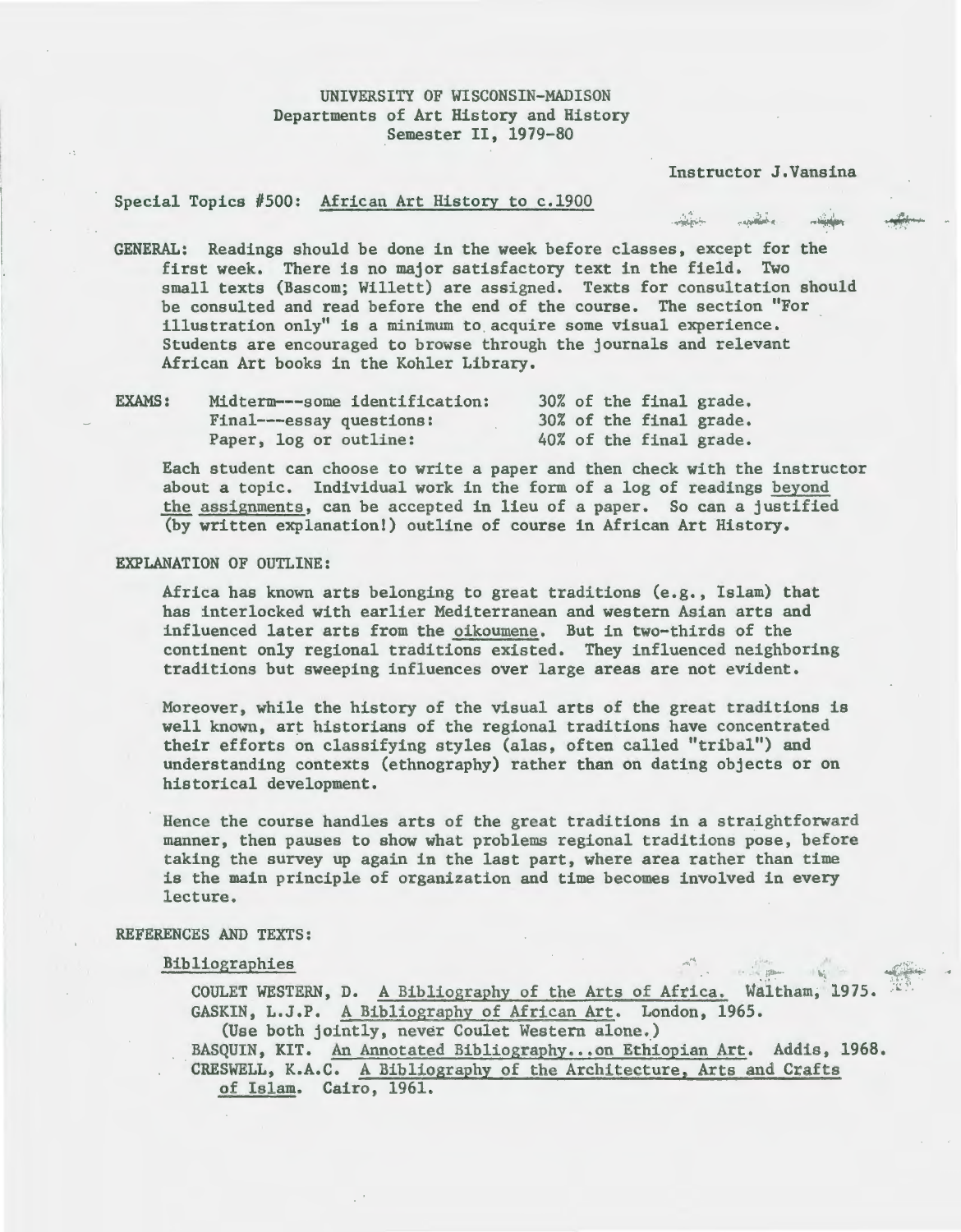REFERENCES AND TEXTS (Continued):

Journals

African Arts. Arts d'Afrique.

Texts for Consultation

General Background:

BOHANNAN, P., and CURTIN, P. Africa and the Africans. New York, 1971. Read early.

CURTIN, P., FEIERMAN, S., THOMPSON, L., and VANSINA, J. African History. Boston, 1978. Read the first three parts as needed.

Islamic:

HOAG, JOHN D. Islamic Architecture. New York, 1977. Chapters 1, 4-9. TALBOT RICE, D. Islamic Art (relevant parts will be assigned).

Ethiopia:

JAGER, O.A. Antiquities of N. Ethiopia: A Guide. Stuttgart, 1965. (For reference; does not have to be read. Illustrations!) PANKHURST, S. Ethiopia, A Cultural History. London, 1955 (background).

Regional Traditions:

BASCOM, W. African Art in Cultural Perspective. New York, 1973 (almost the whole book is assigned). LAUDE, J. The Arts of Black Africa. Berkeley, 1971. WILLETT, F. African Art: An Introduction. New York, 1971.

For illustration only, the following:

CORNET, J. Art of Africa, Treasures from the Congo. New York, 1971. DELANGE, J. Arts and Peoples of Black Africa. New York, 1969 DENYER, S. African Traditional Architecture. New York, 1978. LEIRIS, M., and DELANGE, J. Afrique noire: la création plastique. Paris, 1967. LEUZINGER, E. The Art of Black Africa. New York, 1967. WINGERT, P. African Art (University Prints). Winchester, MA (see also their series 0 IV [Islamic] M [Egypt].).

### OUTLINE

INTRODUCTION.

Week 1: Africa: Cultures and societies. African History. African Art History: Sources and problems.

> Reading: Encyclopaedia Britannica, Macropaedia, Africa (all articles c.lOO p.), editions 1974 and after. Reference Memorial Library.

... .·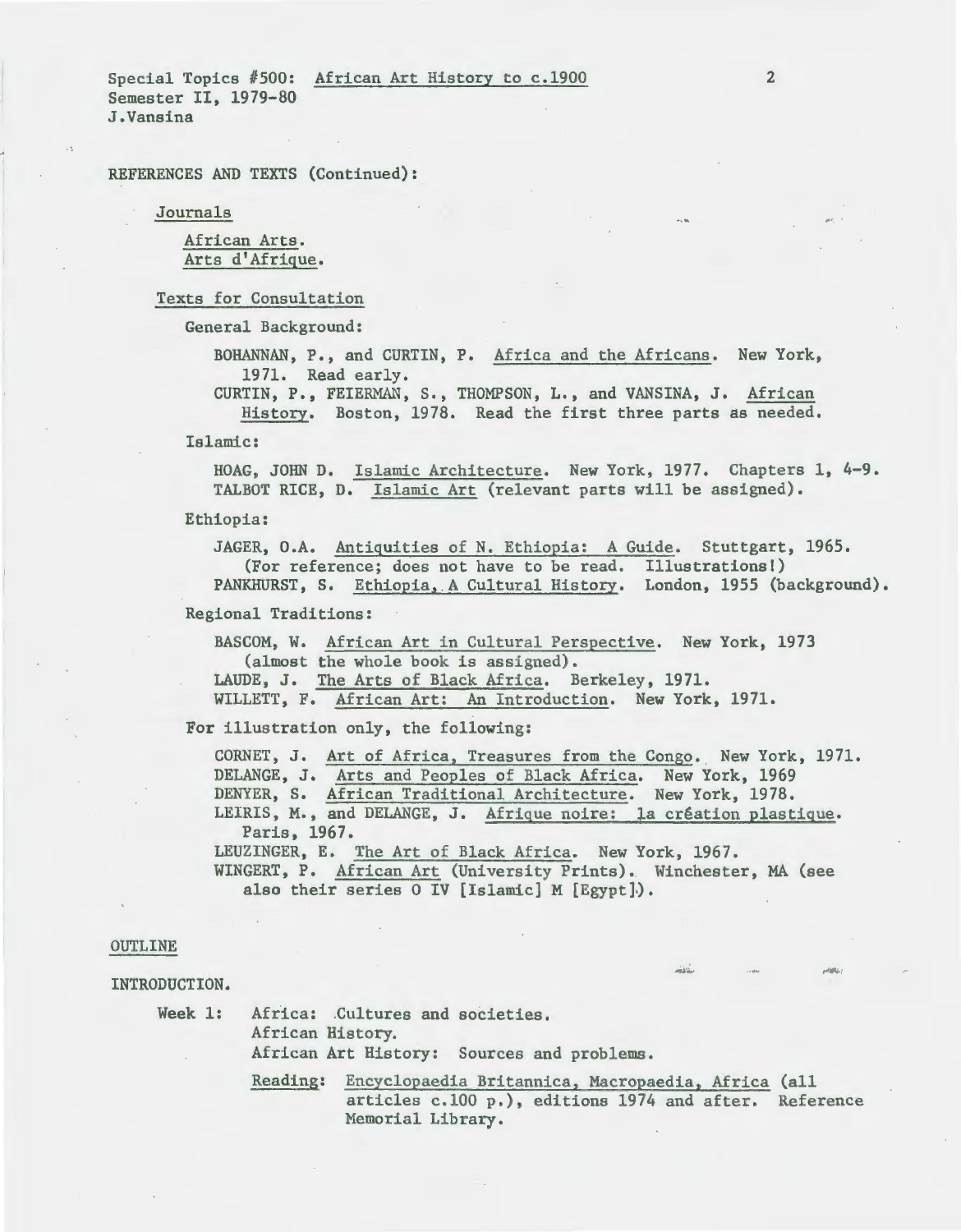Special Topics #500: African Art History to c.l900 Semester II, 1979-80 J.Vansina

OUTLINE (Continued)

PART I: NORTHERN AFRICAN ARTS.

Week 2: Rock art of the Sahara (c.5000-500 B.C.); Egypt and Kush (3000- 300 B.C.). Coptic and Christian Nubia (to c.l200 A.D.).

Ethiopa: Axum and Lasta  $(600 B.C. - c.1270 A.D.).$ 

Reading: BOHANNAN, P., and CURTIN, P. Africa and the Africans; consult First Part.

Week 3: Early Islamic Art: Aghlabid (Qairuan, Sousse). Early Islamic Art: Tulunid, early Fatimid in the West and Egypt. Classical styles: almoravid and almohad.

> Reading: HOAG, J. D. Islamic Architecture. Pp. 60-76; 94-115; 136-151.

- Week 4: Late Classical: Marinid and related. Late Classical: Mamluk art in Egypt. Late Classical: Sharifian, Hafsid and Ottoman. Reading: HOAG, J. D. Islamic Architecture. Pp. 116-135; 152-183.
- Week 5: Libyan mosque style. The Sahara. West African and East African mosques and palaces. Ethiopia: Gondar.

Reading: PRUSSIN, L. "The architecture of Islam in West Africa." African· Arts, 1968, 1, 2:32-35, 70-74.

PART II: AN AFRICAN "STYLE" TOPICS AND QUESTION.

Illustrations for this part are mostly drawn from the Kuba religional tradition in Zaire.

Week 6: Art and society. Artworks as things 1. Artworks as things 2.

> Reading: BASCOM, W. African Art in Cultural Perspective. Pp. 3-25; 153-162.

Week 7: Expressive culture: Icons as visual idea; topics.<br>Icons as symbols and discourse. Icons as "items." -·

3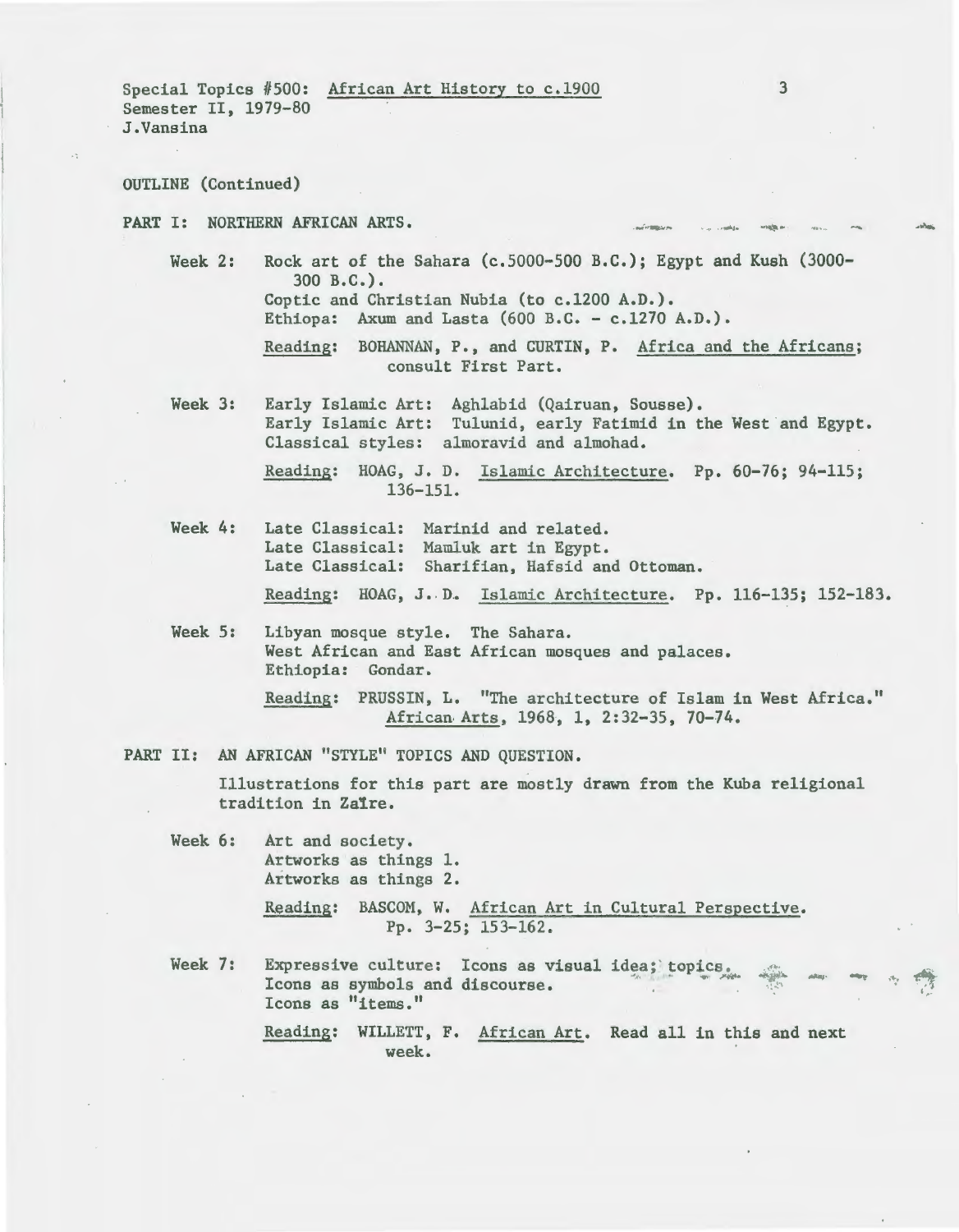Special Topics #500: African Art History to c.l900 Semester II, 1979-80 J.Vansina OUTLINE (Continued) Week 8: The shape of art: style. aesthetics, evolution of style. Reading: WILLETT, F. African Art. (See Week 7.) 4 LAUDE, J. The Arts of Black Africa is also strongly recommended. PART III: SOUTH OF THE SAHARA: REGIONAL TRADITIONS IN HISTORICAL PERSPECTIVE. Week 9: MID TERM EXAM. West African Sahel: to c.l600. West African Sahel since c.l600. Reading: BASCOM, W. African Art in Cultural Perspective (henceforth Bascom). Pp. 31-49. Week 10: Early Nigerian art: Nok, Ife, Sao. Benin since c.l300. Yoruba since c.l600. Reading: Bascom, pp. 83-109. Week 11: The Guinea Coast since 1500: Early ivories and stone sculpture. Western Guinea after 1600. Eastern Guinea (Akan, Fon) after c.l700. Reading: Bascom, pp. 51-80. Week 12: Around the Bight of Benin (Delta to Dwala) since c.1500. The Cameroon grasslands, The Cameroon forest. Reading: Bascom, pp. 115-121. Week 13: The western rain forest (Gabon). The eastern rain forest (Lega). The northern forest fringe since 1815. Reading: Bascom, pp. 123-131; 173-181. Week 14: The Kongo coast: 1500-1900 (Kongo, Mbundu), Pounou, Yaka. Inner Angola since c.lOOO (Chokwe, Pende). Luba and related styles since c.800. Reading: Bascom, pp. 133-145; 165-171. Week 15: East Africa from Ethiopia to Mozambique. Zimbabwe and South Africa since c.l200. South African Rock Art. Reading: Bascom, pp. 183-187. Week 16: Conclusions.

Optional reading for each week will follow.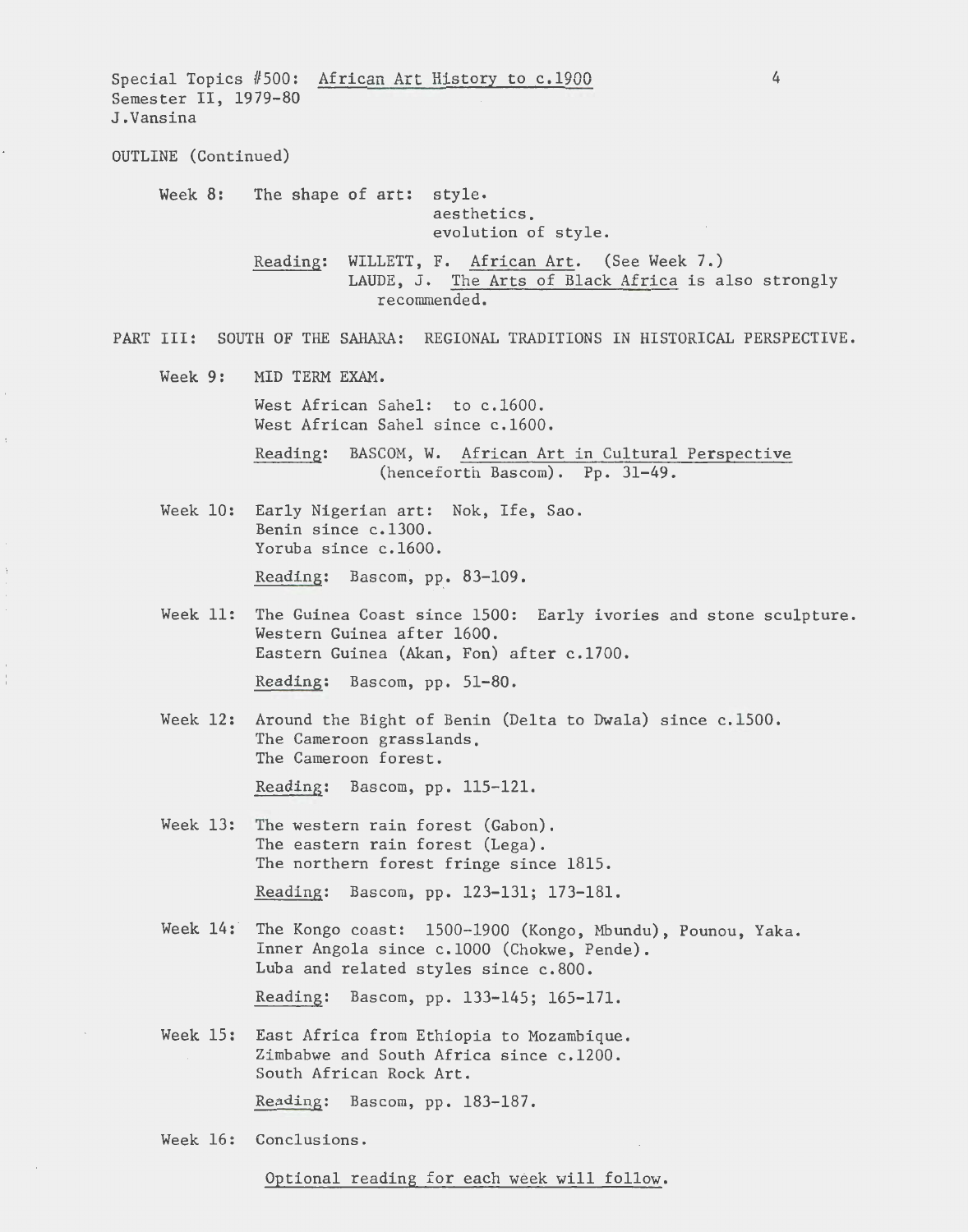# THE UNIVERSITY OF WISCONSIN **Department of History**

**Semester II Year 1979-80** 

#### **COURSE NO. COURSE TITLE**

**INSTRUCTOR** 

573 African Art History to c.l900 Mr. Vansina

·'

## **COURSE DESCRIPTION**

Introduction to the history of visual arts:

- 1. Northern Africa especiallv Islamic architecture
- 2. Art historical problems with one tradition south of the Sahara
- 3. Regional traditions (mainly sculpture) south of Sahara

## **LECTURES**

## **WRITTEN ASSIGNMENTS and EXAMINATIONS**

| 6 weeks: Midterm; identification | 30% |
|----------------------------------|-----|
| 12 weeks: paper, log, outline    | 30% |
| Final: essay questions           | 40% |

# **GRADING SYSTEM**

30% 30% 40%

## **REQUIRED READINGS**

See attached.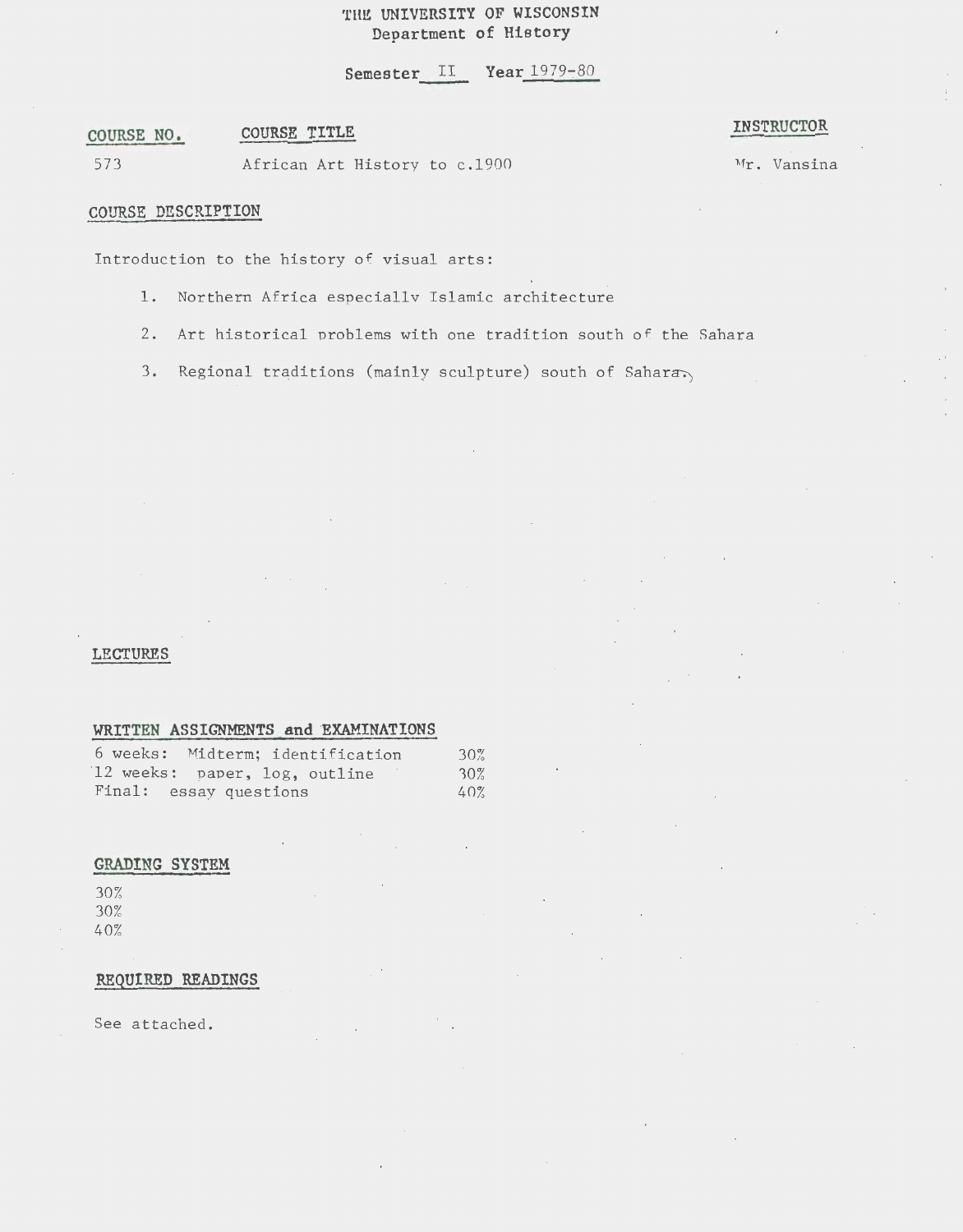# UNIVERSITY OF WISCONSIN-MADISON Departments of Art History and History Semester II, 1979-80

Instructor J.Vansina

and the contract

 $\mathbf{A}$ 

diam.

### Special Topics #500: African Art History to c.l900

GENERAL: Readings should be done in the week before classes, except for the first week. There is no major satisfactory text in the field. Two small texts (Bascom; Willett) are assigned. Texts for consultation should be consulted and read before the end of the course. The section "For illustration only" is a minimum to acquire some visual experience. Students are encouraged to browse through the journals and relevant African Art books in the Kohler Library.

| EXAMS: | Midterm---some identification: |  |  | 30% of the final grade. |
|--------|--------------------------------|--|--|-------------------------|
|        | Final---essay questions:       |  |  | 30% of the final grade. |
|        | Paper, log or outline:         |  |  | 40% of the final grade. |

Each student can choose to write a paper and then check with the instructor about a topic. Individual work in the form of a log of readings beyond the assignments, can be accepted in lieu of a paper. So can a justified (by written explanation!) outline of course in African Art History.

## EXPLANATION OF OUTLINE:

Africa has known arts belonging to great traditions (e.g., Islam) that has interlocked with earlier Mediterranean and western Asian arts and influenced later arts from the oikoumene. But in two-thirds of the continent only regional traditions existed. They influenced neighboring traditions but sweeping influences over large areas are not evident.

Moreover, while the history of the visual arts of the great traditions is well known, art historians of the regional traditions have concentrated their efforts on classifying styles (alas, often called "tribal") and understanding contexts (ethnography) rather than on dating objects or on historical development.

Hence the course handles arts of the great traditions in a straightforward manner, then pauses to show what problems regional traditions pose, before taking the survey up again in the last part, where area rather than time is the main principle of organization and time becomes involved in every lecture.

## REFERENCES AND TEXTS:

### Bibliographies

COULET WESTERN, D. A Bibliography of the Arts of Africa. Waltham, 1975. GASKIN, L.J.P. A Bibliography of African Art. London, 1965. (Use both jointly, never Coulet Western alone.) BASQUIN, KIT. An Annotated Bibliography...on Ethiopian Art. Addis, 1968. CRESWELL, K.A.C. A Bibliography of the Architecture, Arts and Crafts of Islam. Cairo, 1961.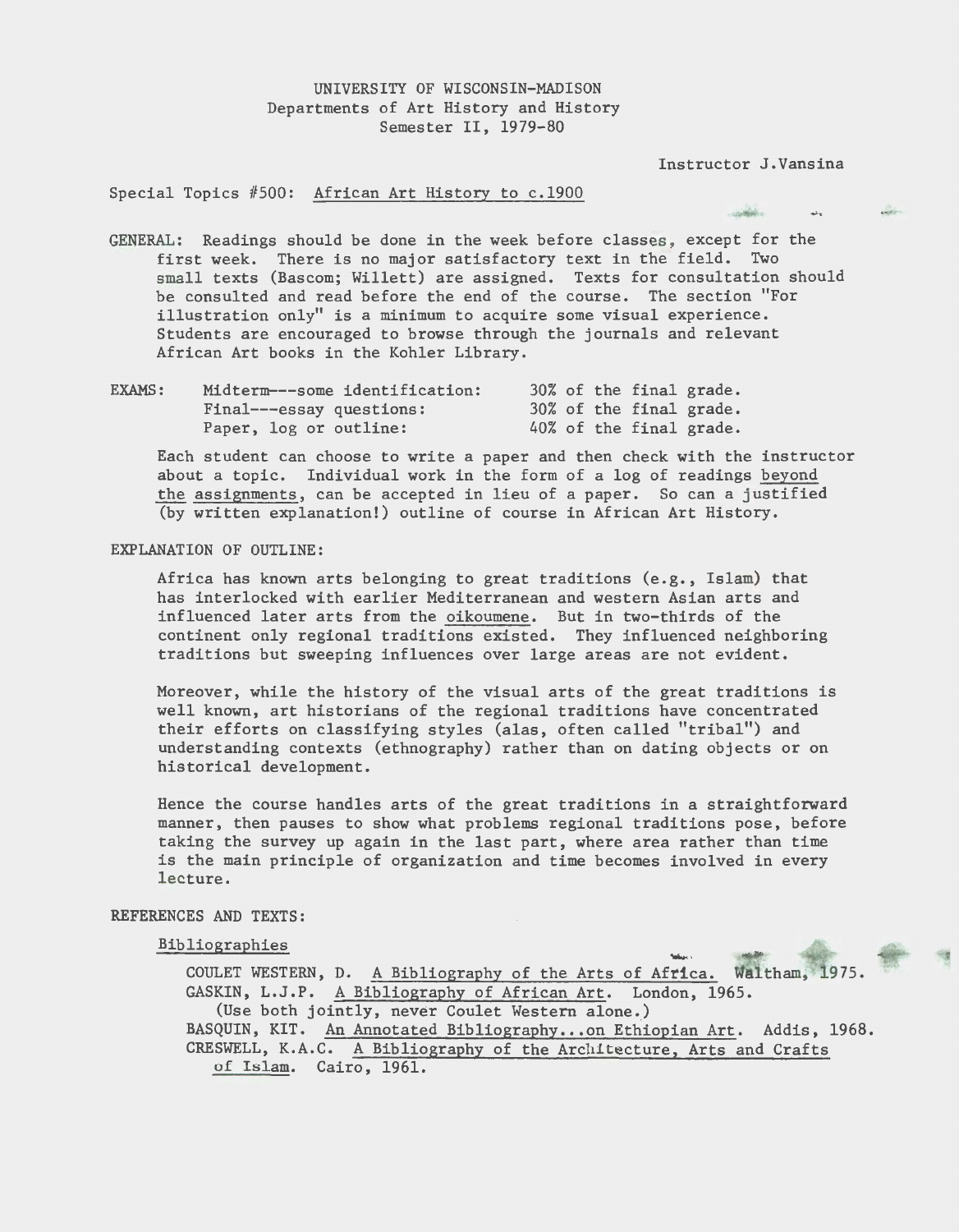Special Topics #500: African Art History to c.l900 Semester II, 1979-80 J.Vansina

REFERENCES AND TEXTS (Continued):

Journals

African Arts. Arts d'Afrique.

Texts for Consultation

General Background:

BOHANNAN, P., and CURTIN, P. Africa and the Africans. New York, 1971. Read early. CURTIN, P., FEIERMAN, S., THOMPSON, L., and VANSINA, J. African

History. Boston, 1978. Read the first three parts as needed.

Islamic:

HOAG, JOHN D. Islamic Architecture. New York, 1977. Chapters 1, 4-9. TALBOT RICE, D. Islamic Art (relevant parts will be assigned).

Ethiopia:

JAGER, O.A. Antiquities of N. Ethiopia: A Guide. Stuttgart, 1965. (For reference; does not have to be read. Illustrations!) PANKHURST, S. Ethiopia,.A Cultural History. London, 1955 (background),

Regional Traditions:

BASCOM, W. African Art in Cultural Perspective. New York, 1973 (almost the whole book is assigned). LAUDE, J. The Arts of Black Africa. Berkeley, 1971. WILLETT, F. African Art: An Introduction. New York, 1971.

For illustration only, the following:

CORNET, J. Art of Africa, Treasures from the Congo. New York, 1971. DELANGE, J. Arts and Peoples of Black Africa. New York, 1969 DENYER, S. African Traditional Architecture. New York, 1978. LEIRIS, M., and DELANGE, J. Afrique noire: la creation plastigue. Paris, 1967. LEUZINGER, E. The Art of Black Africa. New York, 1967. WINGERT, P. African Art (University Prints). Winchester, MA (see also their series 0 IV [Islamic] M [Egypt]).

### OUTLINE

INTRODUCTION.

Week 1: Africa: Cultures and societies. African History. African Art History: Sources and problems.

Reading: Encyclopaedia Britannica, Macropaedia, Africa (all articles c.lOO p.), editions 1974 and after. Reference Memorial Library.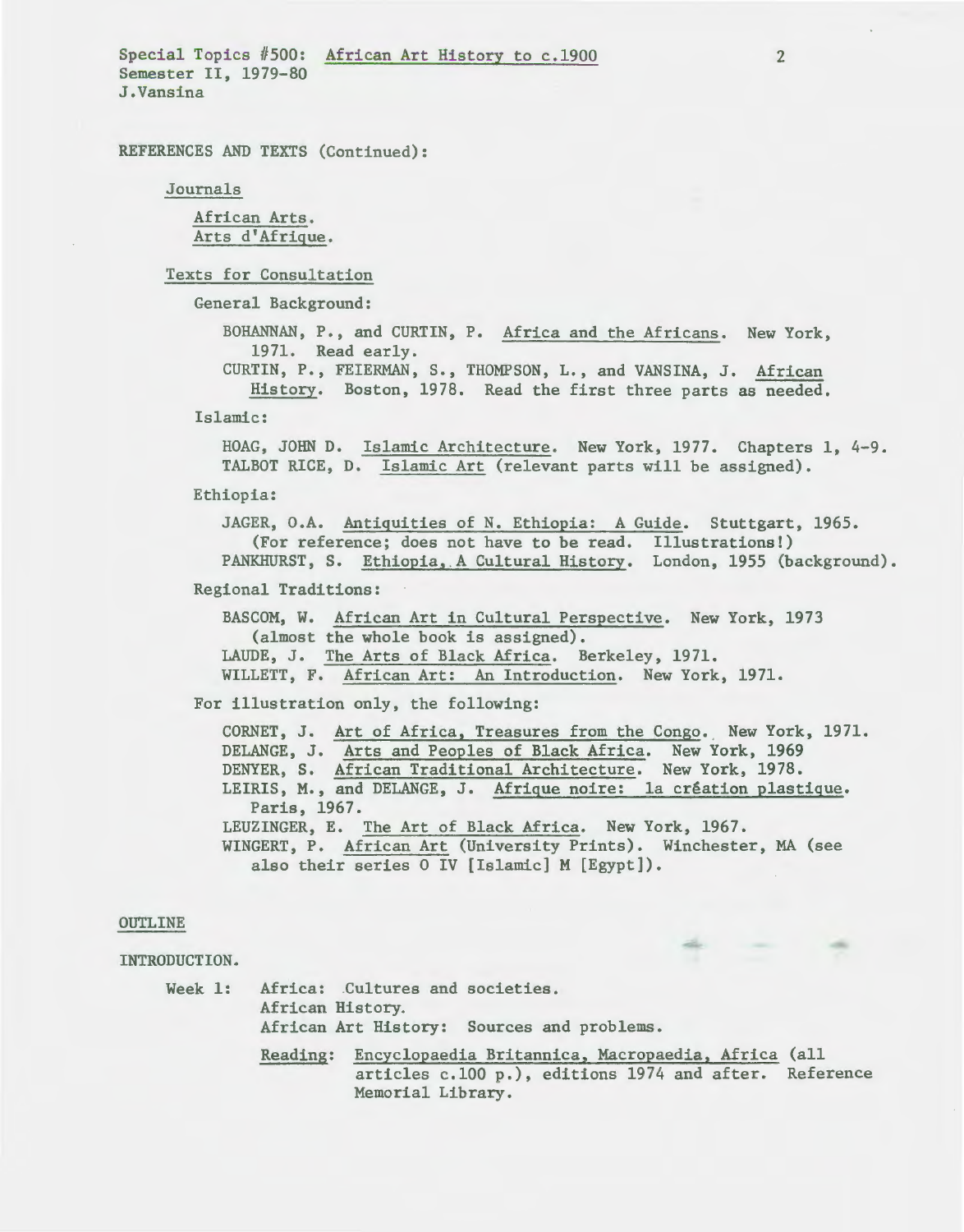Special Topics #500: African Art History to c.l900 Semester II, 1979-80 J.Vansina

OUTLINE (Continued)

PART I: NORTHERN AFRICAN ARTS.

- Week 2: Rock art of the Sahara (c.5000-500 B.C.); Egypt and Kush (3000- 300 B.C.). Coptic and Christian Nubia (to c.l200 A.D.). Ethiopa: Axum and Lasta  $(600 B.C. - c.1270 A.D.).$ Reading: BOHANNAN, P., and CURTIN, P. Africa and the Africans; consult First Part.
- Week 3: Early Islamic Art: Aghlabid (Qairuan, Sousse). Early Islamic Art: Tulunid, early Fatimid in the West and Egypt. Classical styles: almoravid and almohad. Reading: HOAG, J. D. Islamic Architecture. Pp. 60-76; 94-115;
	- 136-151.
- Week 4: Late Classical: Marinid and related. Late Classical: Mamluk art in Egypt. Late Classical: Sharifian, Hafsid and Ottoman. Reading: HOAG, J. D. Islamic Architecture. Pp. 116-135; 152-183.
- Week 5: Libyan mosque style. The Sahara. West African and East African mosques and palaces. Ethiopia: Gondar. Reading: PRUSSIN, L. "The architecture of Islam in West Africa." African Arts, 1968, 1, 2:32-35, 70-74.
- PART II: AN AFRICAN "STYLE" TOPICS AND QUESTION.

Illustrations for this part are mostly drawn from the Kuba religional tradition in Zaire.

- Week 6: Art and society. Artworks as things 1. Artworks as things 2. Reading: BASCOM, W. African Art in Cultural Perspective. Pp. 3-25; 153-162.
- Week 7: Expressive culture: Icons as visual idea topics. Icons as symbols and discourse. Icons as "items." Reading: WILLETT, F. African Art. Read all in this and next week.

• 'I